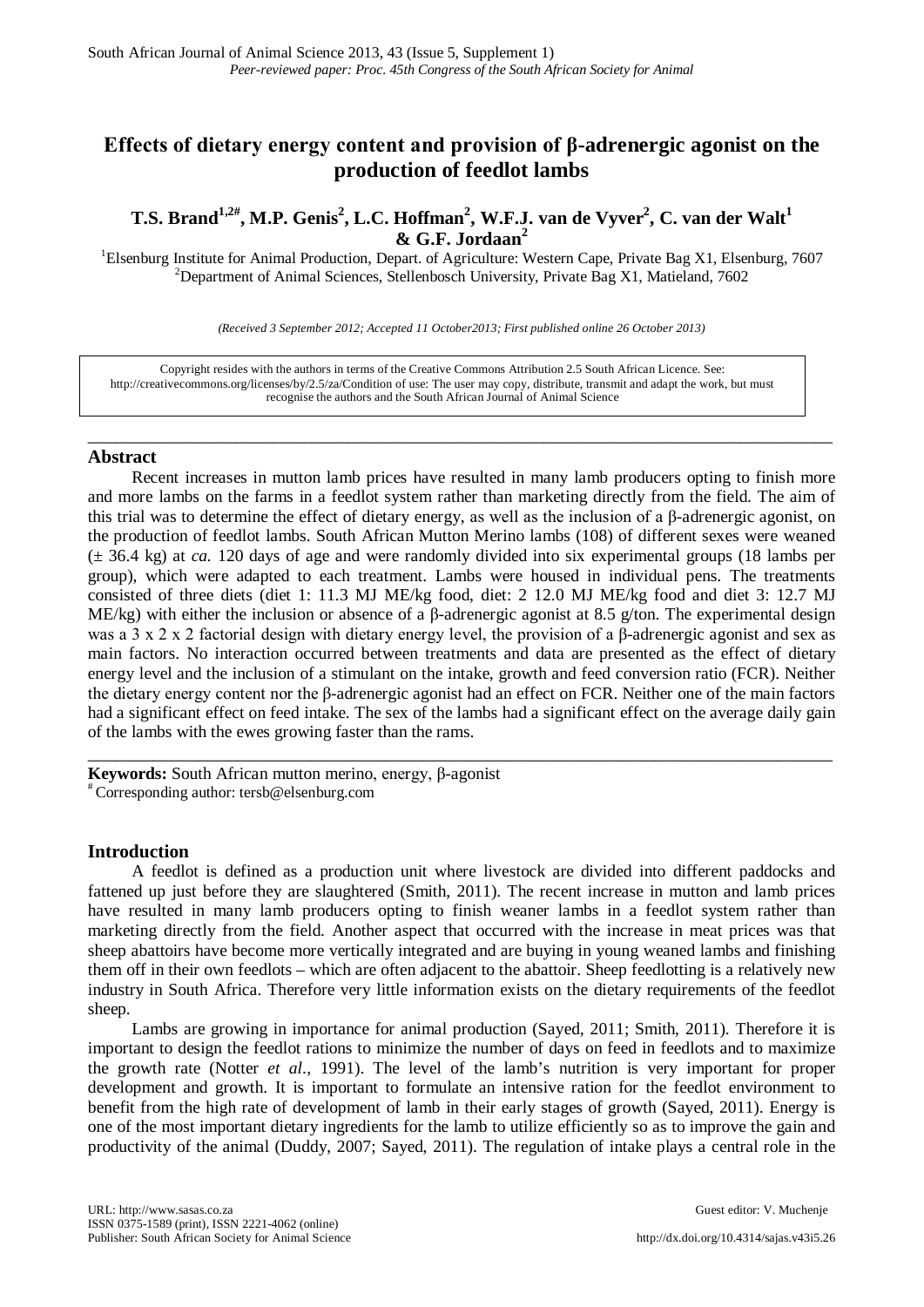performance of livestock. Although the general assumption is that the energy level of the lambs' diet determines their intake, there are other factors contributing to intake, such as different pasture types and their maturity, feed types and supplements (Poppi, 2008). Variation in intake accounts for most of the difference in live weight gain (Poppi, 2008).

Beta -adrenergic agonists (β-AA) are repartitioning agents that have been found to enhance protein accretion in cattle (Lopez-Carlos *et al*., 2010), though very little research has been conducted on their use in sheep. The use of β-AA (an anabolic agent) is another method, other than nutrition and selection, to enhance the growth efficiency of livestock (Fiems, 1987). The β-AA is administrated orally through the diet. Commonly β-AA increases the average daily gain (ADG) and improves feed efficiency (Mersmann, 2002; Montgomery *et al*., 2009; Eckermann *et al*., 2011), decreases adipose tissue and increases skeletal muscle (Mersmann, 1998; Lopez-Carlos *et al*., 2010). With the use of a β-AA the muscle weight can be increased up to 40% (Mersmann, 1998), although the weight increase can vary from muscle to muscle (Beermann, 2002). Avendano-Reyse *et al*. (2006) found that the use of the β-AA, Zilpaterol hydrochloride (ZH), increases the dressing percentage. The aim of the study was therefore to determine the effect of different dietary energy levels, with either the inclusion or absence of a β-agonist in the diet, on the production parameters of weaned ram and ewe lambs.

#### **Material and Methods**

Lambs used in this trial were obtained from Langgewens Experimental Farm, Western Cape, South Africa. South African Mutton Merino (SAMM) lambs (108) of both sexes were weaned (± 36.4 kg) at *ca.* 120 days of age. These lambs were transported to Elsenburg Experimental Farm, Western Cape, South Africa, where they were vaccinated against pulpy kidney. The lambs were housed in pens (2 lambs/pen; the size of the pens are within the norm described by animal welfare guidelines; 117 cm x 177 cm).

Lambs were randomly divided into six groups (18 lambs/group) and allocated to three diets (Table 1). Diet 1 (11.3 MJ ME/kg DM on an "as is" basis), diet 2 (12.0 MJ ME/kg DM on an "as is" basis) and diet 3 (12.7 MJ ME/kg DM on an "as is" basis) which included either the inclusion of a β-adrenergic agonist (β-AA) at 8.5 g/ton or not (Figure 1). The inclusion levels of the β-AA were recommended by Intervet (the company who supplies this β-AA to the beef industry). The lambs were fed for a period of approximately 6 weeks (40 days) in the feedlot.

|                                             | Diets $%$ (as is) |        |        |
|---------------------------------------------|-------------------|--------|--------|
| <b>Ingredients</b>                          | Diet 1            | Diet 2 | Diet 3 |
|                                             |                   |        |        |
| Maize                                       | 44.300            | 54.900 | 65.500 |
| Lucerne                                     | 40.000            | 25.900 | 11.800 |
| Cottonseed oilcake                          | 8.000             | 11.445 | 14.889 |
| Molasses powder                             | 2.5000            | 2.500  | 2.500  |
| Salt (NaCl)                                 | 1.000             | 1.000  | 1.000  |
| Bicarbonate of soda                         | 1.000             | 1.000  | 1.000  |
| Ammonium chloride                           | 1.000             | 1.000  | 1.000  |
| Limestone                                   | 0.900             | 1.100  | 1.300  |
| Urea                                        | 0.500             | 0.500  | 0.500  |
| <b>MCP</b>                                  | 0.342             | 0.182  | 0.022  |
| Vit & Min "premix"                          | 0.250             | 0.250  | 0.250  |
| Sulphur                                     | 0.200             | 0.200  | 0.200  |
| Growth promoters (Stafax, Tauratec & Tylon) | 0.020             | 0.020  | 0.020  |
| Total                                       | 100               | 100    | 100    |

**Table 1** Composition of the feedlot diets fed to lambs containing different dietary energy levels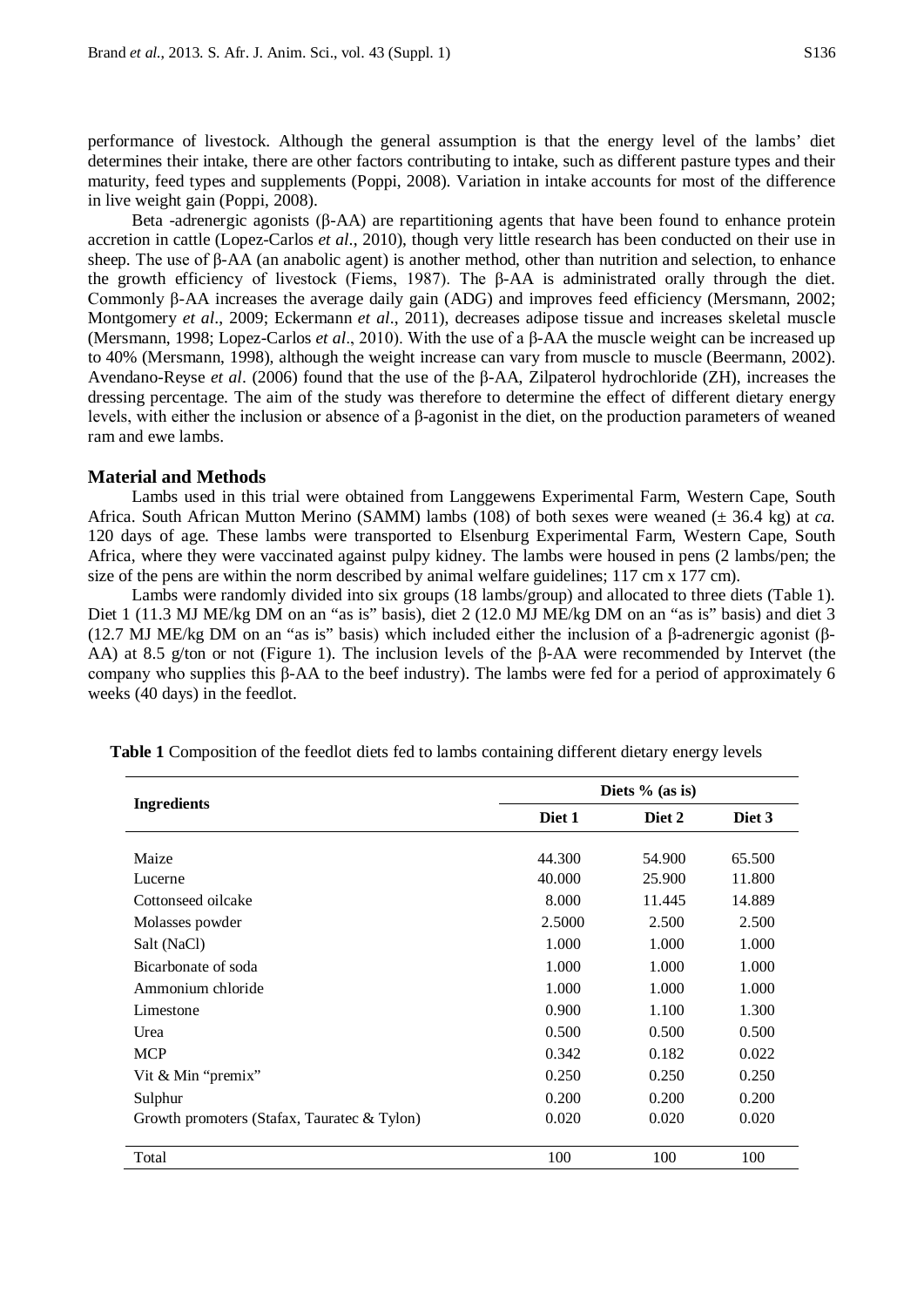Fresh, clean water and feed were provided *ad libitum* to the lambs. Lambs and feed refusals were weighed weekly. The lambs were sheared before they were slaughtered after approximately six weeks in the feedlot. Lambs were weighed prior to transport to the abattoir from the Elsenburg Experimental Farm; the lambs were slaughtered the next day. The lambs were slaughtered at a weight ( $\pm$  54 kg) higher than the average commercial weight ( $±$  40 kg) for this breed so as to determine the effect of the β-AA. A registered sheep abattoir (Roelcor, Malmesbury, Western Cape, South Africa) was used to slaughter the lambs, using standard South African techniques. The aim of this trial was to determine the effect of dietary energy as well as the inclusion of a β-AA on the production of SAMM feedlot lambs.



**Figure 1** Schematic presentation of trial where lambs received three energy levels with or wothout a β-agonist.

The experiment consisted of a completely randomixed design with six treatmens (dietary energy level with the inlusion of a β-AA or not). The treatment design was a 3 x 2 x 2 factorial with dietary energy level (low, medium and high), the provision of a β-AA (either included or absent) and sex (rams and ewes) as the main factors.

A factorial analysis of variances was performed on the data using SAS for windows version 9.1.3 Proc GLM (SAS, 2000), whereas normality was tested with the shapiro-Wilk test (Shapiro & Wilk, 1965).

### **Results and Discussion**

No interaction occurred between the treatments and the data are thus presented as the effect of dietary energy, inclusion of the stimulant and sex on intake, growth and FCR. The different dietary energy levels in the diets had no effect  $(P > 0.05)$  on any of the production characteristics (Table 2).

|               | <b>Parameter</b>              |                                           |                            |  |
|---------------|-------------------------------|-------------------------------------------|----------------------------|--|
| <b>Energy</b> | <b>Intake</b><br>(g/lamb/day) | <b>FCR</b><br>(kg feed/kg weight<br>gain) | <b>ADG</b><br>(g/lamb/day) |  |
| Low           | $1.9^a \pm 0.1$               | $4.2^a \pm 0.8$                           | $528^a \pm 30.0$           |  |
| Medium        | $1.9^a \pm 0.3$               | $4.3^a \pm 1.1$                           | $498^a \pm 30.1$           |  |
| High          | $1.9^a \pm 0.7$               | $4.7^{\rm a} \pm 1.5$                     | $476^{\rm a} \pm 30.5$     |  |

**Table 2** Mean (±SEM) feed intake, feed conversion ratio (FCR) and average daily gain (ADG) of SAMM feedlot lambs fed feeds formulated at different energy levels

a,b<sub>C</sub>olumn means with different superscripts differ ( $P < 0.05$ ).

Feeding a β-agonist to livestock typically increases the ADG (average daily gain) and improves feed efficiency (Beckett *et al*., 2009; Lopez-Carlos *et al.*, 2010). Neither the inclusion of the β-agonist nor the absence of the β-agonist in the diet had any effect on any of the production characteristics (feed intake, FCR or ADG) (Table 3).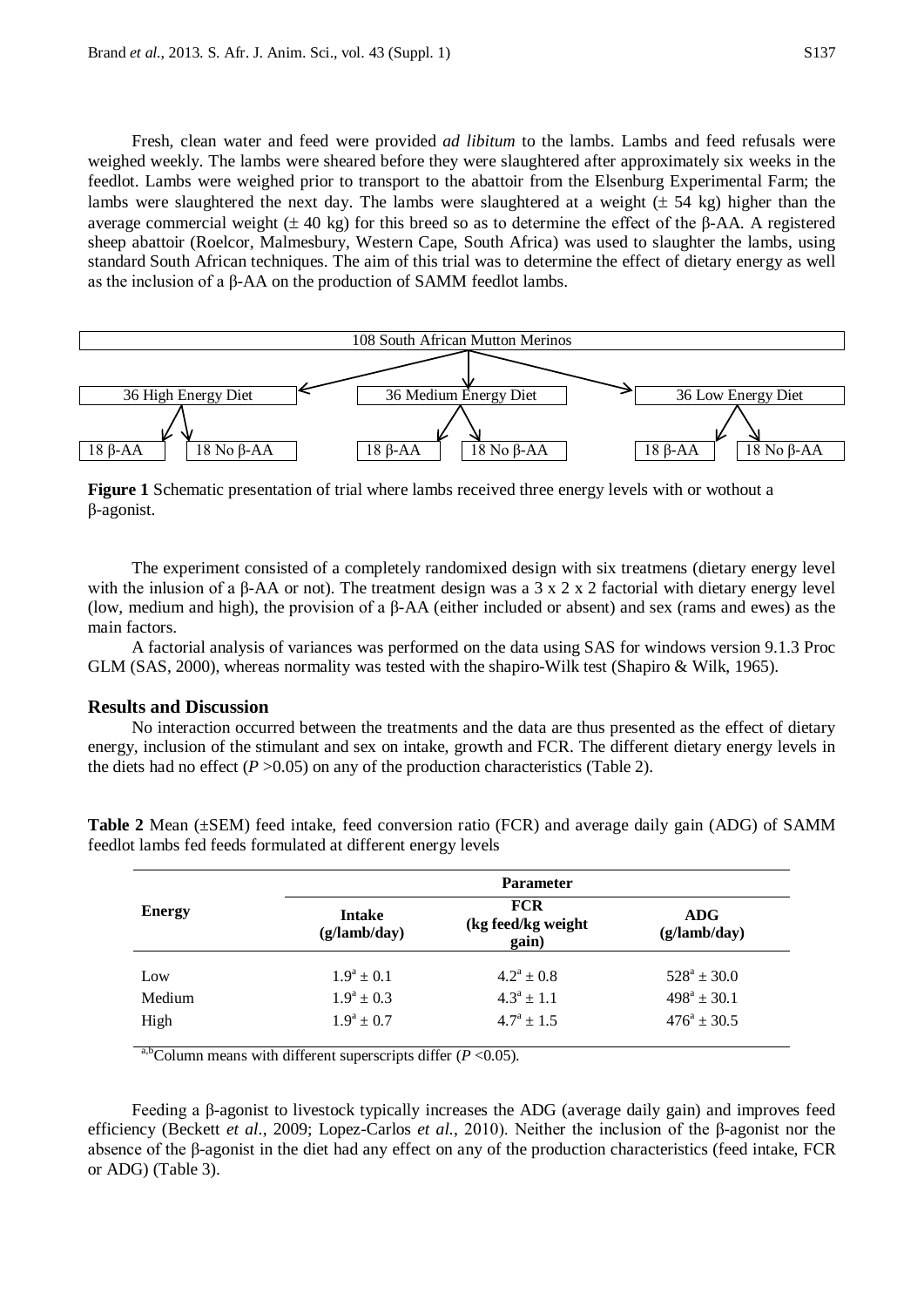| <b>Stimulant</b> | <b>Intake</b><br>(g/lamb/day) | <b>FCR</b><br>(kg feed/kg weight gain) | ADG<br>(g/lamb/dav)    |
|------------------|-------------------------------|----------------------------------------|------------------------|
| $\beta$ -agonist | $1.9^a \pm 0.2$               | $4.4^a \pm 0.8$                        | $495^a \pm 30.3$       |
| None             | $1.9^a \pm 0.1$               | $4.4^a \pm 1.0$                        | $507^{\rm a} \pm 30.1$ |

**Table 3** Mean (±SEM) feed intake, feed conversion ratio (FCR) and average daily gain (ADG) of SA Mutton Merino feedlot lambs fed feeds formulated with either the inclusion or absence of a β-agonist

<sup>a,b</sup>Column means with different superscripts differ  $(P < 0.05)$ .

The sex of lambs is known to influence a number of production factors such as the growth rate, body composition, FCR and the meat quality (Rodriguez *et al.*, 2008). The use of ram lambs, as meat producing animals, satisfies the consumer trend for increasing leanness (Notter *et al*., 1991). These ram lambs will typically be slaughtered at a younger age than their wether and ewe counterparts produced on forage-based diets. Seideman *et al*. (1984) found that the intact ram lamb is a more desirable meat producing animal, as it grows faster, utilizes feed better and produces a heavier carcass with less fat and leaner red meat than castrates (wethers) and ewes. In this investigation, sex affected the FCR and ADG (Table 4). Although sex had no effect on feed intake, the ram lambs showed a better (*P* <0.05) FCR than the ewe lambs. The ADG of the ram (459 g/lamb/day) lambs were almost 100 g/lamb/day higher ( $P < 0.05$ ) than that of the ewe (363) g/lamb/day) lambs.

**Table 4** Mean (±SEM) feed intake, feed conversion ratio (FCR) and average daily gain (ADG) of SA Mutton Merino, rams and ewes, fed the treatment diets

| <b>Sex</b> | Intake $(g/lamb/day)$ | FCR (kg feed/kg weight gain) | $\text{ADC}$ (g/lamb/day) |
|------------|-----------------------|------------------------------|---------------------------|
| Ewes       | $1.9^a \pm 0.2$       | $5.0^a \pm 0.90$             | $5.0^a \pm 0.90$          |
| Rams       | $1.9^a \pm 0.3$       | $4.0^b \pm 1.05$             | $4.0^b \pm 1.05$          |

<sup>a, b</sup>Column means with different superscripts differ ( $P < 0.05$ ).

#### **Conclusion**

There were no differences in the effect of the energy levels on the production parameters of the lambs. This may be due to the fact that the feed intakes were the same for the three energy levels, as well as for both sexes. According to the limited literature, the β-agonist should increase and improve both the ADG and the FCR of the feedlot lamb as it does for cattle. In this study no difference was found between the inclusion and the absence of the β-agonist in the diet; it could be that the β-agonist was included at too low a concentration in the diet, or because the amount of dietary nutrients were limited. On the other hand, sex significantly affected the production parameters with the intact rams performing more efficiently than the ewes.

#### **References**

- Avendano-Reyse, L., Torres-Rodriguez, V., Meraz-Murillo, F.J., Perez-Linares, C., Figueroa-Saavedra, F. & Robinson, P.H., 2006. Effect of two β-adrenergic agonists on finishing performance, carcass characteristics, and meat quality of feedlot steers. J. Anim. Sci. 84, 3259-3265.
- Beckett, J.L., Delmore, R.J., Duff, G.C., Yates, D.A., Allen, D.M., Lawrence, T.E. & Elam, N., 2009. Effects of zilpaterol hydrochloride on growth rates, feed conversion, and carcass traits in calf-fed Holstein steer. J. Anim. Sci. 887, 4092-4100.
- Beermann, D.H., 2002. Beta-adrenergic receptor agonist modulation of skeletal muscle growth. J. Anim. Sci. 80, 18-23.
- Duddy, G., Bell, A., Shands, C. & Hegarty, R., 2007. Feedlotting lambs. PrimeFacts, Profitable & Sustainable Primary Industries. Available: [http://www.dpi.sw.gov.au](http://www.dpi.sw.gov.au/) [2012/28/08].